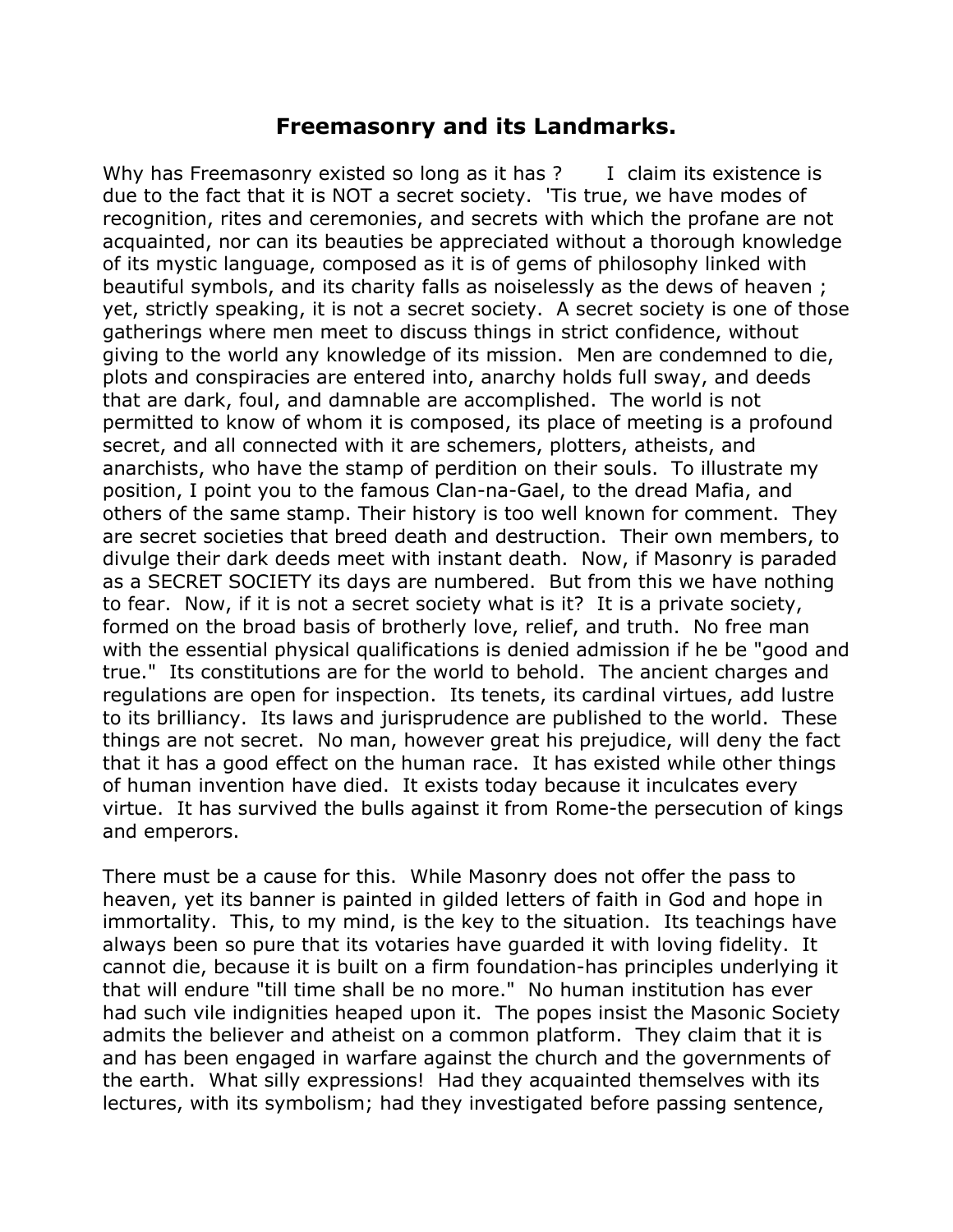they might have been honoured by joining this grand procession of the world's greatest men; in marching on to the summit and perfection of our aim - TRUTH.

Freemasonry has existed because it teaches the moral law. The man who takes the name of God in vain is guilty of a Masonic offence. It exists because it has never stooped to the intrigues of politicians. It exists because it has a universal language found in no other Society. It exists because it is a science based on the philosophy of that religion in which all men agree-that of the existence of a SUPREME RULER and the immortality of the soul. When kingdoms and republics have fallen, when wars have been fought between nations, it will exist on the side of conqueror and conquered alike.

*Its Landmarks are indestructible.* 

Freemasonry has been established for generations. It has maintained its peculiar characteristics. It has never changed. Its principles have been maintained. Its esoteric teachings are unaltered.

Its ceremonial has been conserved.

Its traditions are given as in the aforetime.

*Its Landmarks are indestructible*. The devotion of its associates now is as earnest, sincere, and impregnable as at the beginning.

The history it has made is unassailed.

The foundations on which it rests are eternal.

These facts will hardly be denied, even among the incredulous profane. Faith in them is the heritage of the true Mason.

What other human institution can make these claims on the intelligent, thinking student of the records time has written on "now" as it becomes "was"?

There must, therefore, be in Freemasonry some special vitality, some indefinable spirit or essence, some superhuman inherent faculty that has operated to secure such results. Through the ages Freemasonry has lived and maintained its character. When the rise and fall of empires, the revolutions in thought, opinions, and forms of government had worked out changes among mankind ; when the iconoclasts had broken images, the laws, social order, overthrown many institutions, made martyrs and victims, and immolated many of their devoted adherents, yet Freemasonry lived. Strong, persistent, reliant, filled with faith, and ready for perils, the Craft never faltered in the performance of its duties.